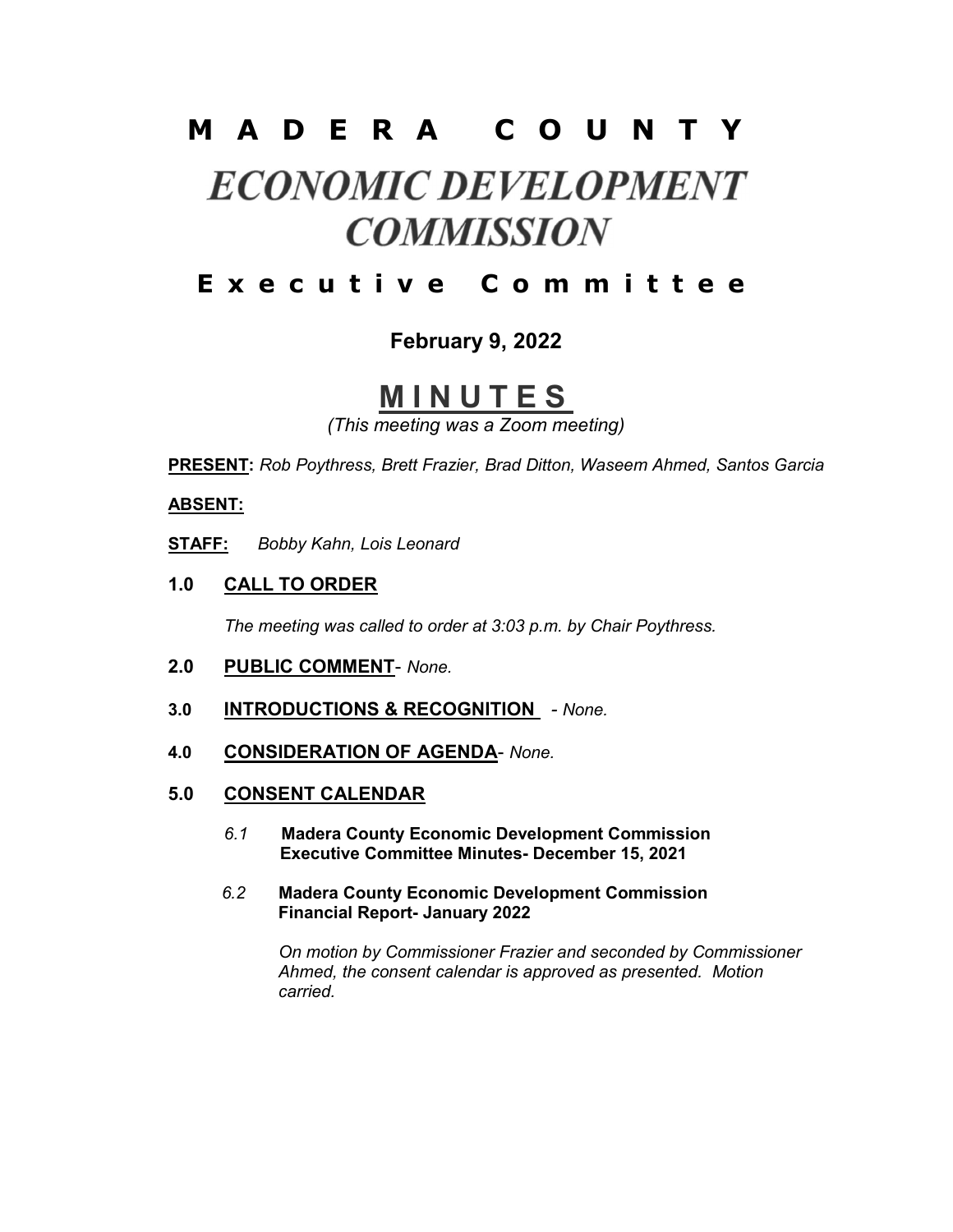#### 6.0 ACTION ITEMS-

#### 6.1 AB 361 Changes to the Ralph M. Brown Act Opening Meeting

 On motion by Commissioner Frazier and seconded by Commissioner Garcia MCEDC will adopt Resolution 2022-2 authorizing Remote Teleconference for all Commission and Executive Committee Meeting in accordance of Assembly Bill 361 for a period of 30 days. Motion carried.

#### 7.0 INFORMATIONAL ITEMS –

#### 7.1 Basic Service Level Budget Fiscal Year 2022-2023

 Bobby reviewed the basic service level budget that will taken before the City of Chowchilla and Madera County. City of Madera has already approved.

#### 8.0 WRITTEN COMMUNICATION- None.

#### 9.0 OPEN DISCUSSION/REPORTS/INFORMATION

#### 9.1 Executive Committee Members

 Commissioner Poythress (Madera Chamber) – reported the Chamber is active with the downtown association and the Caltrans improvement grant. They are gearing up to restart events that have been cancelled in previous years due to COVID.

Commissioner Ahmed (City of Chowchilla) – nothing to report at this time.

 Commissioner Garcia (City of Madera) – reported on the Caltrans grant for the downtown area. They will be working to finalize the presentation at the next meeting.

 Commissioner Frazier (Board of Supervisors) – reported on their mid-year budget review. The lights at Ave. 12 and Hwy 41 are operating now. They are working on the rate study for SIGMA. And are addressing the issues with AB 1383, modeling after Los Angeles County.

 Commissioner Ditton (Bass Lake Chamber) – reported the Chambers will be starting up events in April. A group, La Casa are buying up all the rental business in the area.

 9.2 Executive Director- reported he completed a Bay Area mission, meeting with a few new firms that were excited to hear about the Central Valley, including meeting with the German Chamber of Commerce in San Francisco. CCVEDC continues with zoom meeting with brokers and site selectors. They recently met with a major construction development company. The Annual Report was completed and sent out.